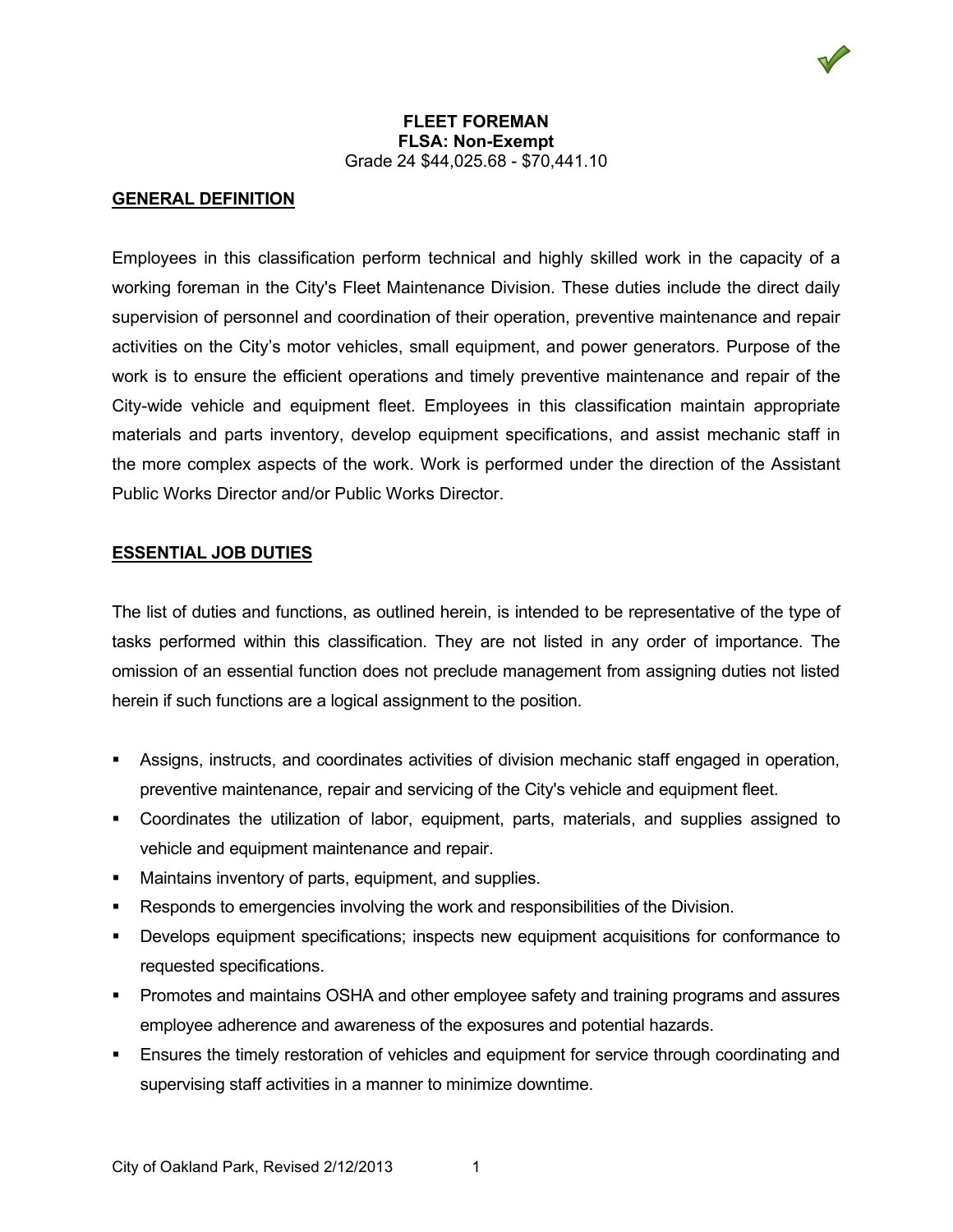- Performs work of technical nature in assisting and supervising mechanic staff in the more complex aspects of the work, such as repairing specialized equipment.
- Coordinates and supervises the operation of all equipment, power tools, and vehicles.
- Trains subordinates in safe and proper operational practices, procedures, and techniques.
- Maintains records of labor, equipment and materials used and other essential data records specific to the Division; assists in the preparation of monthly reports.
- **Performs manual labor and operates assigned equipment, tools or vehicles as needed.**
- **Monitors work in progress and assists as needed.**
- Tests and inspects completed projects/tasks for adherence to work orders, job specifications, and applicable regulatory standards.
- Ensures compliance with all applicable laws, ordinances, codes, administrative and safety policies.
- Determines allocation of funds and assists with preparation of the annual budget.
- Requires regular attendance to scheduled work shifts.

# **KNOWLEDGE, SKILLS & ABILITIES**

- Substantial knowledge and skill in principles and methods of preventive maintenance, operational standards, and repair techniques for automotive, vehicular, and specialized equipment utilized in municipal operations.
- Substantial knowledge of OSHA standards and regulatory requirements of the work.
- Skill in complex diagnostics utilizing state of the art testing and diagnostic systems.
- Ability to give clear and specific verbal or written instructions as well as to understand and follow verbal or written instructions.
- Ability to supervise small groups of employees under warehouse/shop field conditions.
- Ability to utilize computers and standard office environment applications, e.g., word processors, spreadsheets, email.
- Communicates with co-workers, management, citizens, and others in a courteous and professional manner.
- **Conforms with and abides by all departmental and City regulations, policies, work procedures,** and instructions.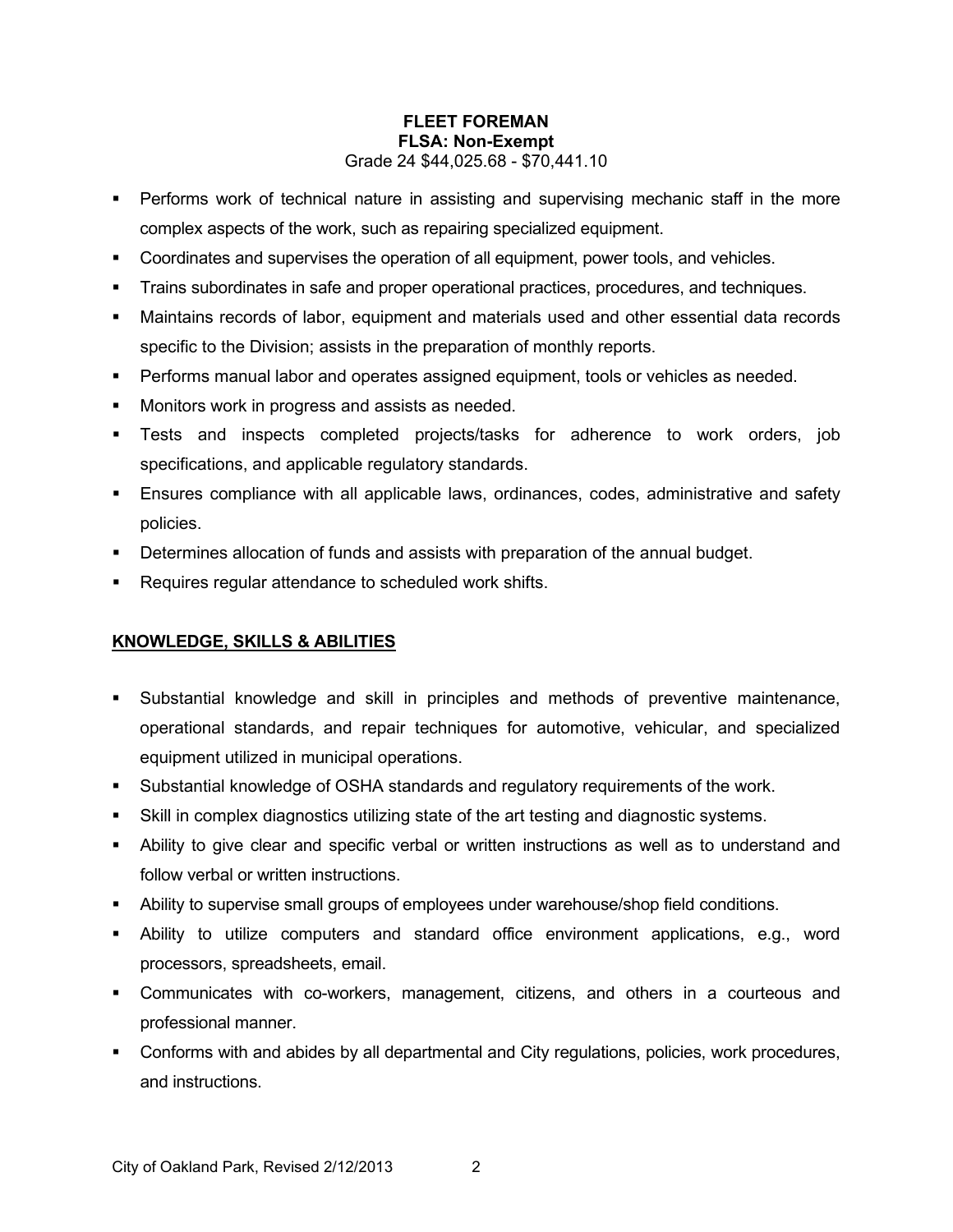## **MINIMUM ACCEPTABLE EDUCATION, TRAINING & EXPERIENCE**

High school diploma or GED equivalent; supplemented by five (5) years progressively knowledgeable experience in the overhaul of diesel and gasoline-powered vehicles and automotive equipment, with experience in a lead worker or supervisory capacity and demonstrated technical skills in the more complex aspects of the work; or an equivalent combination of education, training and/or experience. Must hold a State of Florida Class B Driver's License with air brakes endorsement. Position may be required to be on call, including nights, holidays and weekends.

#### **PREFERRED**

Master ASE certification.

#### **PHYSICAL REQUIREMENTS**

The City of Oakland Park is an Equal Opportunity Employer. In compliance with the Americans with Disabilities Act (42 U.S. C. 12101 et. seq.), the City of Oakland Park will provide reasonable accommodations to qualified individuals with disabilities and encourages both prospective and current employees to discuss potential accommodations with the employer. The physical demands described here are representative of those that must be met by an employee to successfully perform the essential functions of this job.

- The employee is frequently required to climb, balance, stoop, kneel, crouch, or crawl.
- Must be able to operate objects, tools or controls and reach with arms and hands.
- Traverse rough terrain, walk up or down stairwells, ladders, slopes or steps.
- The employee must frequently lift and/or move up to 75 pounds.
- Vision ability includes close and peripheral vision, color distinction and depth perception.
- Ability to hear.
- **Written and oral communication skills.**